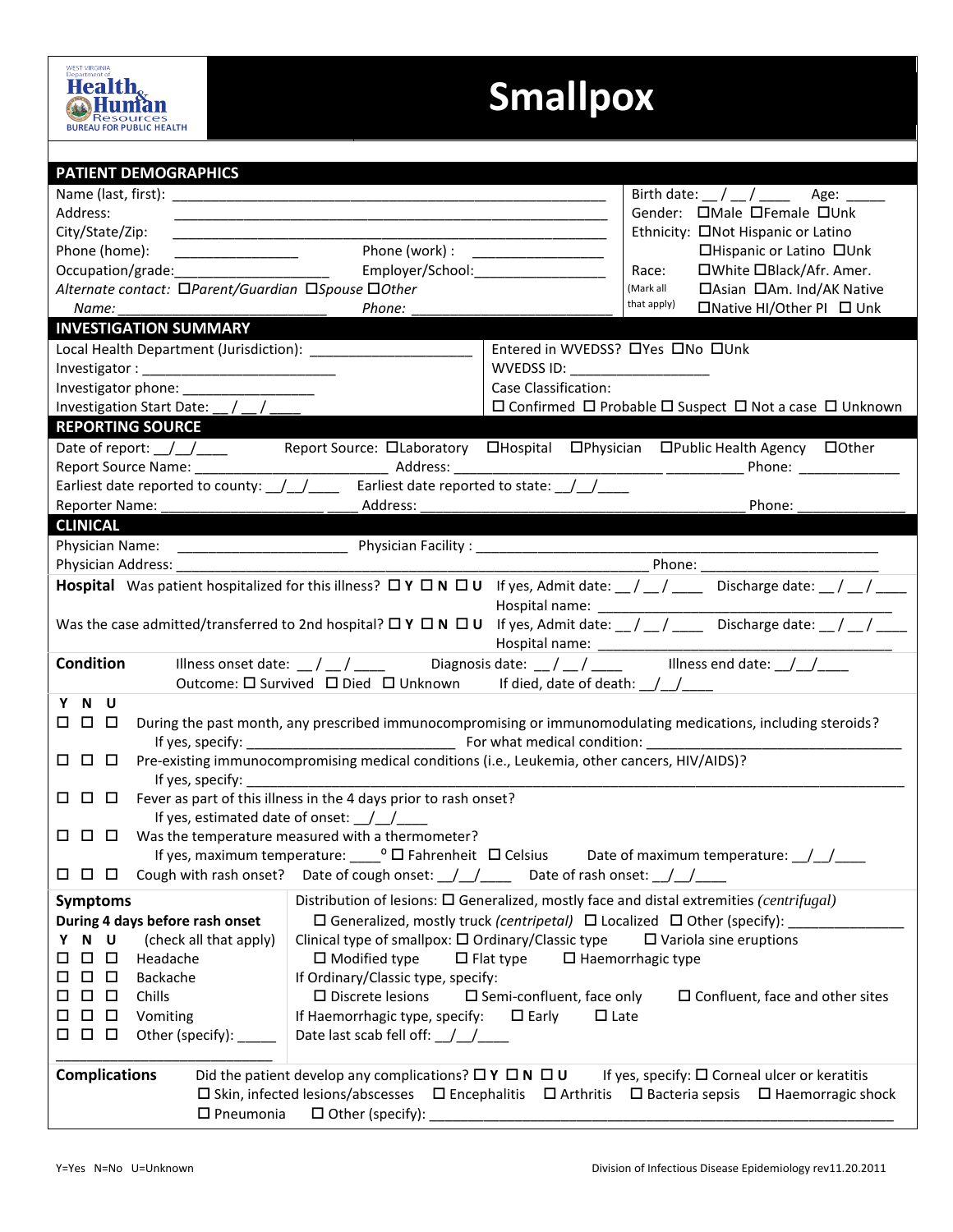| <b>TREATMENT</b>                                                                                                                              |                                                                                                                                                                                                               |                                                           |                                                                                                                                               |  |  |
|-----------------------------------------------------------------------------------------------------------------------------------------------|---------------------------------------------------------------------------------------------------------------------------------------------------------------------------------------------------------------|-----------------------------------------------------------|-----------------------------------------------------------------------------------------------------------------------------------------------|--|--|
| Antiviral medication (Cidofovir)? ロ Y ロ N ロ U                                                                                                 |                                                                                                                                                                                                               | If yes, date started: $\frac{1}{\sqrt{2}}$                | Duration taken (in days): ______                                                                                                              |  |  |
| Other antiviral medications given? $\Box Y \Box N \Box U$<br><b>VACCINE INFORMATION</b>                                                       | If yes, specify: _                                                                                                                                                                                            |                                                           |                                                                                                                                               |  |  |
|                                                                                                                                               | Did the patient receive smallpox vaccination prior to this outbreak? $\Box Y \Box N \Box U$                                                                                                                   |                                                           |                                                                                                                                               |  |  |
| If yes, number of doses: $\square$ One $\square$ More than one                                                                                |                                                                                                                                                                                                               |                                                           | Age (in years): □ Unknown Year of last dose: □ Unknown                                                                                        |  |  |
| Smallpox vaccination scar present? $\Box Y \Box N \Box U$                                                                                     |                                                                                                                                                                                                               |                                                           |                                                                                                                                               |  |  |
|                                                                                                                                               | Did the patient receive smallpox vaccination during this outbreak? $\Box Y \Box N \Box U$ If yes, date of vaccination: $\Box / \Box$                                                                          |                                                           |                                                                                                                                               |  |  |
|                                                                                                                                               |                                                                                                                                                                                                               |                                                           | Vaccine "Take" recorded at 7 days (6-8 days)? $\Box Y \Box N \Box U$ If yes, result: $\Box$ Major $\Box$ Equivocal $\Box$ None $\Box$ Unknown |  |  |
| If patient is female, is she pregnant? $\Box Y \Box N \Box U$                                                                                 |                                                                                                                                                                                                               |                                                           |                                                                                                                                               |  |  |
| If not vaccinated, what was the reason?<br>$\square$ Patient refusal                                                                          | $\Box$ Medical Contraindication                                                                                                                                                                               |                                                           |                                                                                                                                               |  |  |
| $\Box$ Patient forgot                                                                                                                         | $\Box$ Unaware of need to be vaccinated                                                                                                                                                                       | $\square$ Vaccination site unavailable/unknown            |                                                                                                                                               |  |  |
| LABORATORY (Please submit copies of all labs to DIDE)                                                                                         |                                                                                                                                                                                                               |                                                           |                                                                                                                                               |  |  |
| Was specimen collected for testing? $\Box Y \Box N \Box U$                                                                                    |                                                                                                                                                                                                               | Was lab testing done for smallpox? $\Box Y \Box N \Box U$ |                                                                                                                                               |  |  |
| <b>Orthopox Generic Tests</b>                                                                                                                 |                                                                                                                                                                                                               |                                                           |                                                                                                                                               |  |  |
| Was orthopox PCR done? $\Box Y \Box N \Box U$                                                                                                 |                                                                                                                                                                                                               |                                                           |                                                                                                                                               |  |  |
|                                                                                                                                               | If yes, date: $/ /$ Result: $\Box$ Positive $\Box$ Negative $\Box$ Unknown $\Box$ Not Done                                                                                                                    |                                                           |                                                                                                                                               |  |  |
|                                                                                                                                               |                                                                                                                                                                                                               |                                                           |                                                                                                                                               |  |  |
|                                                                                                                                               |                                                                                                                                                                                                               |                                                           |                                                                                                                                               |  |  |
| Was Electron Microscopy (EM) testing done? $\Box Y \Box N \Box U$                                                                             |                                                                                                                                                                                                               |                                                           |                                                                                                                                               |  |  |
|                                                                                                                                               | If yes, date: $\frac{1}{2}$ $\frac{1}{2}$ Result: $\Box$ Pox Virus Identified $\Box$ Pox Virus Not Identified $\Box$ Indeterminate                                                                            |                                                           |                                                                                                                                               |  |  |
|                                                                                                                                               |                                                                                                                                                                                                               |                                                           |                                                                                                                                               |  |  |
|                                                                                                                                               |                                                                                                                                                                                                               |                                                           |                                                                                                                                               |  |  |
| Variola Specific Tests                                                                                                                        |                                                                                                                                                                                                               |                                                           |                                                                                                                                               |  |  |
|                                                                                                                                               | Was Variola PCR performed from a clinical specimen? $\Box Y \Box N \Box U$                                                                                                                                    |                                                           |                                                                                                                                               |  |  |
|                                                                                                                                               | If yes, date: $\angle$ / _ / _ _ Result: $\Box$ Positive $\Box$ Negative $\Box$ Unknown $\Box$ Not Done                                                                                                       |                                                           |                                                                                                                                               |  |  |
|                                                                                                                                               | Where: $\Box$ CDC $\Box$ DOD $\Box$ State $\Box$ Local $\Box$ Other lab (specify):                                                                                                                            |                                                           | <u> 2001 - Jan James James James James James James James James James James James James James James James James J</u>                          |  |  |
|                                                                                                                                               |                                                                                                                                                                                                               |                                                           | Specimen type: □ Skin lesion □ Crust □ Oropharyngeal □ Blood □ CSF □ Unknown □ Other (specify):                                               |  |  |
|                                                                                                                                               | Was Variola Culture with Variola PCR Confirmation performed? $\square Y \square N \square U$                                                                                                                  |                                                           |                                                                                                                                               |  |  |
|                                                                                                                                               | If yes, date: $\angle$ / Result: $\Box$ Positive $\Box$ Negative $\Box$ Unknown $\Box$ Not Done<br>Where: $\square$ CDC $\square$ DOD $\square$ State $\square$ Local $\square$ Other lab (specify): ________ |                                                           |                                                                                                                                               |  |  |
|                                                                                                                                               | Specimen type: $\Box$ Skin lesion $\Box$ Crust $\Box$ Oropharyngeal $\Box$ Blood $\Box$ CSF $\Box$ Unknown $\Box$ Other (specify):                                                                            |                                                           |                                                                                                                                               |  |  |
| Vaccinia Specific Tests                                                                                                                       |                                                                                                                                                                                                               |                                                           |                                                                                                                                               |  |  |
|                                                                                                                                               |                                                                                                                                                                                                               |                                                           |                                                                                                                                               |  |  |
| Was Vaccinia PCR performed? $\Box Y \Box N \Box U$<br>If yes, date: $\angle$ / $\angle$                                                       |                                                                                                                                                                                                               |                                                           |                                                                                                                                               |  |  |
| Result: □ Positive □ Negative □ Unknown □ Not Done<br>Where: $\Box$ CDC $\Box$ DOD $\Box$ State $\Box$ Local $\Box$ Other lab (specify): ____ |                                                                                                                                                                                                               |                                                           |                                                                                                                                               |  |  |
|                                                                                                                                               |                                                                                                                                                                                                               |                                                           | Specimen type: □ Skin lesion □ Crust □ Oropharyngeal □ Blood □ CSF □ Unknown □ Other (specify): ______________                                |  |  |
|                                                                                                                                               |                                                                                                                                                                                                               |                                                           |                                                                                                                                               |  |  |
|                                                                                                                                               |                                                                                                                                                                                                               |                                                           |                                                                                                                                               |  |  |
|                                                                                                                                               |                                                                                                                                                                                                               |                                                           |                                                                                                                                               |  |  |
| <b>EPIDEMIOLOGIC</b>                                                                                                                          |                                                                                                                                                                                                               |                                                           |                                                                                                                                               |  |  |
| Y N U                                                                                                                                         |                                                                                                                                                                                                               |                                                           |                                                                                                                                               |  |  |
| $\Box$ $\Box$ $\Box$                                                                                                                          |                                                                                                                                                                                                               |                                                           | Is this case epi-linked to a smallpox case or carrier? If yes, case ID of epi-linked case: ______________ Onset date: $\frac{1}{2}$           |  |  |
|                                                                                                                                               |                                                                                                                                                                                                               |                                                           |                                                                                                                                               |  |  |
| Does this case have a known exposure to international travelers?<br>0 0 0<br>000<br>Does this case have a known exposure to immigrants?       |                                                                                                                                                                                                               |                                                           |                                                                                                                                               |  |  |
| 000                                                                                                                                           |                                                                                                                                                                                                               |                                                           |                                                                                                                                               |  |  |
|                                                                                                                                               |                                                                                                                                                                                                               |                                                           | Date of US arrival: $\_$ / $\_$                                                                                                               |  |  |
| Transmission Setting (where did this case acquire smallpox?):                                                                                 |                                                                                                                                                                                                               |                                                           |                                                                                                                                               |  |  |
| $\Box$ Athletics                                                                                                                              | $\Box$ College                                                                                                                                                                                                | $\Box$ Community                                          | $\Box$ Correctional facility                                                                                                                  |  |  |
| $\square$ Daycare                                                                                                                             | $\square$ Doctor's office                                                                                                                                                                                     | $\square$ Home                                            | $\Box$ Hospital ER                                                                                                                            |  |  |
| $\Box$ Hospital outpatient clinic                                                                                                             | $\Box$ Hospital ward                                                                                                                                                                                          | $\Box$ International travel                               | $\Box$ Military                                                                                                                               |  |  |
| $\Box$ Place of worship                                                                                                                       | $\Box$ School                                                                                                                                                                                                 | $\square$ Work                                            | $\Box$ Other<br>$\Box$ Unknown                                                                                                                |  |  |